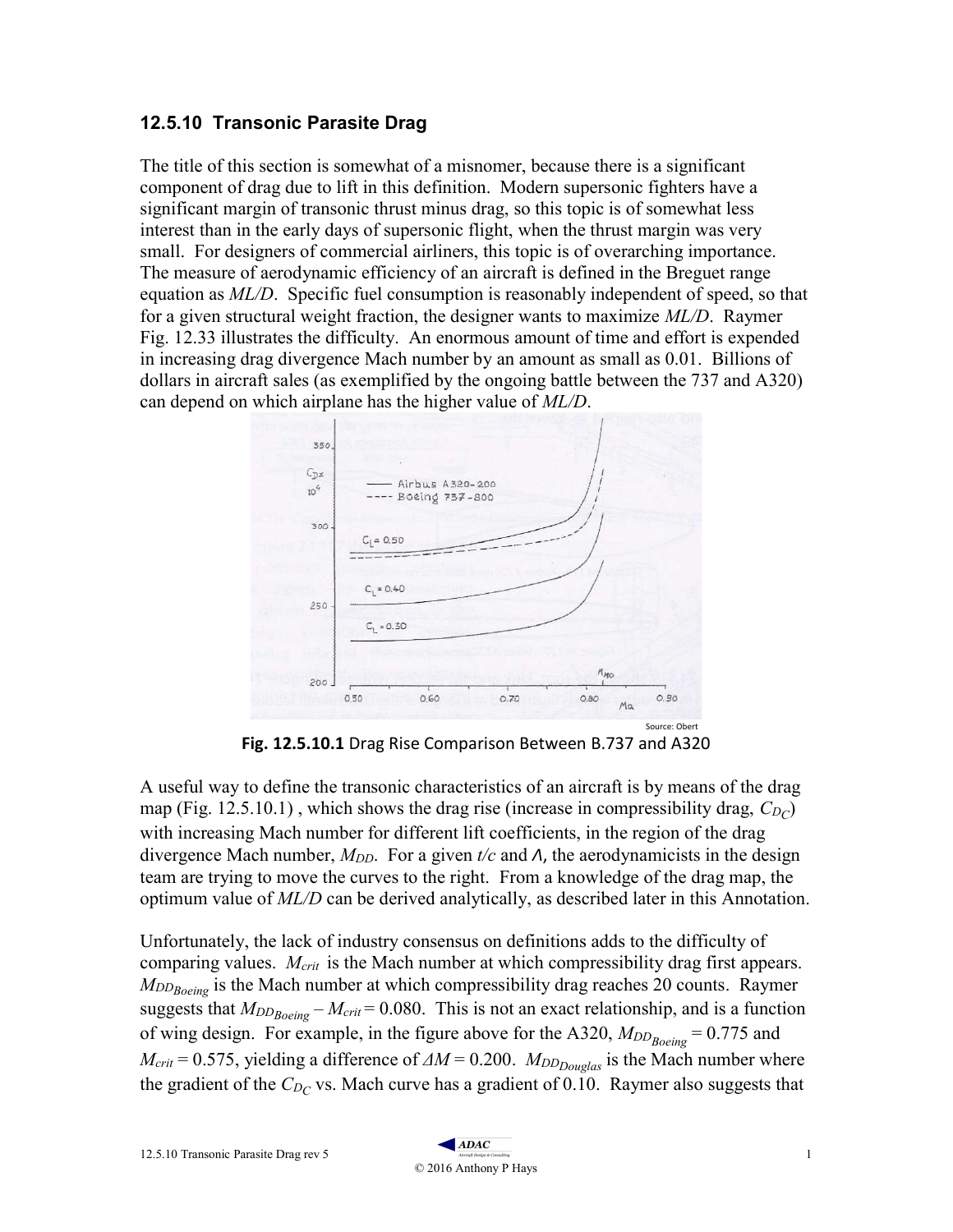$M_{DD_{Douglas}} - M_{DD_{Boeing}} = 0.060$ . For the A320,  $M_{DD_{Douglas}} = 0.795$ , yielding a difference of  $M_{DD_{Douglas}} - M_{DD_{Boeing}} = 0.020$ . The shape of the A320 drag rise is fairly typical for commercial transports with supercritical wing section, although there are differences between aircraft types. For the DC-9-30, which did not have a supercritical wing section,  $M_{DD_{Douglas}} - M_{DD_{Boeing}} < 0.010$  (Ref. 12.5.10.1). The Douglas definition has gained greater acceptance, and if a value is stated without its definition, it can generally be assumed to be the Douglas value.

To generate a drag map using a spreadsheet, the relationship between  $C_{D_c}$  and  $(M-M_{DD})$ must be expressed algebraically. A typical shape which may be used to plot a drag map is:

$$
C_{D_c} = 0.05 \left( \frac{(M - M_{DD}) + 0.3}{0.352} \right)^{30} + 0.017 \left( (M - M_{DD}) + 0.3 \right)^2 \tag{12.5.10.1}
$$

This function is not valid when  $(M-M_{DD}) < -0.3$ , so the value of  $C_{D_C}$  must be set to zero for that condition in a spreadsheet using an Excel conditional function:

IF(condition, value if true, value if false) It will also only be valid for Mach numbers up to about  $M_{DD}$  + 0.04.

Eq. (12.5.10.1) is plotted in Fig 12.5.10.2 and compared with the drag rise curve due to Schaufele (Ref 12.5.10.2). Both of the curves are reasonable fits to the drag rise of commercial aircraft. Note that the value of  $M_{DD}$  on Schaufele's curve is about the same for both Boeing and Douglas definitions, although for this particular curve the drag divergence Mach number ( $M_{DIV}$ ) is defined as the value for which  $C_{D_C} = 0.0016$ . Schaufele's curve only exists in a tabular format, so the equation above is preferred for generating a drag map.



**Fig. 12.5.10.2** Drag rise comparison,  $C_{D_C}$  vs. (M-M<sub>DD</sub>)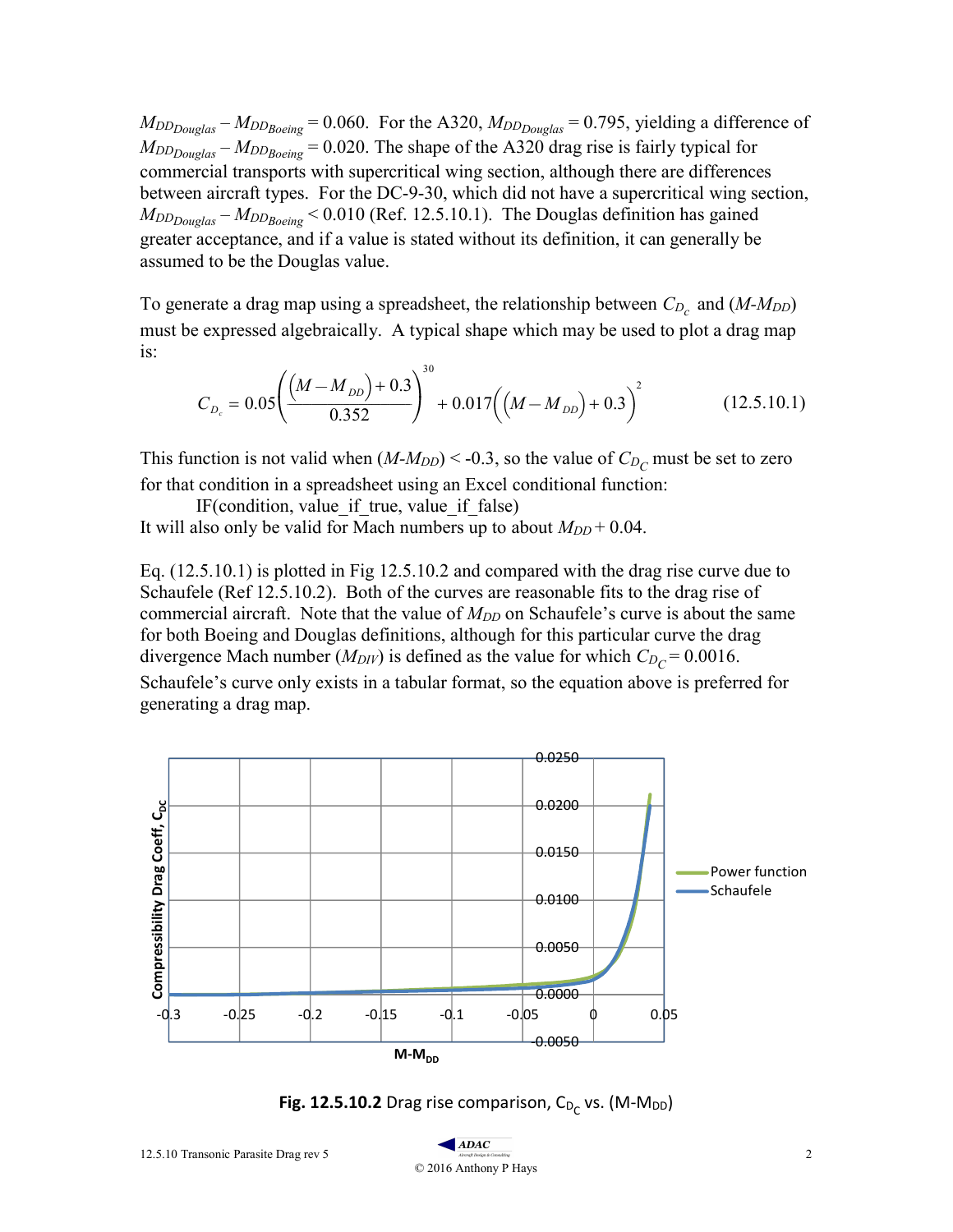In Section 12.5.10 Raymer describes a method for determining the value of  $M_{DD}$  (Boeing definition) for a given wing design. This includes adjustments to  $M_{DD}$  for different values of  $C_L$  and t/c (Raymer Fig. 12.30). Provided that the shape of the drag rise is known (or assumed), it is therefore possible to generate a drag map based on the methods in this section. However, Raymer's method is not amenable to the use of MATLAB or a spreadsheet.

An alternative is to use Schaufele Fig. 4-8, which shows  $M_{DD}$  (or  $M_{DIV}$  in Schaufele) as function of  $C_L$ ,  $\Lambda$ , and  $(t/c)_{av}$ . In these charts  $M_{DD}$  is a linear function of  $C_L$ , so it is relatively easy to establish the relationship. The definition of  $M_{\text{DIV}}$  is unstated for these charts, but Schaufele Fig. 12-10 shows a value of  $M_{DIV}$  for which the drag rise is 16 counts. From this figure,  $M_{DD_{Douglas}} - M_{DIV} = 0.015$ , so this value should be added to the values in Schaufele Fig. 4-8 to obtain Douglas values.

Another alternative (and preferred) approach is to use the Korn equation (Ref. 12.5.10.1) to determine  $M_{DD}$ .

$$
M_{DD} = \frac{\kappa_A}{\cos \Lambda_{c/2}} - \frac{\frac{t}{c}}{\cos^2 \Lambda_{c/2}} - \frac{C_L}{10 \cos^3 \Lambda_{c/2}}
$$
(12.5.10.2)

where

 $M_{DD}$  = wing drag divergence Mach number (Douglas definition)  $\kappa_A$  = airfoil technology factor  $C<sub>L</sub>$  = wing lift coefficient  $\Lambda_{c/2}$  = wing sweep at mid-chord

This equation should be applied to a wing spanwise section, and values of  $M_{DD}$  for all sections should be averaged. Taking the average values of  $t/c$  and  $\Lambda_{c/2}$  for the whole wing is an approximation to the more exact method. The mid-chord is selected for defining wing sweep because the upper surface shock is approximately at that location. The reference suggests a value of  $\kappa_A$  = 0.87 for a NASA 6-series section, and 0.95 for a supercritical wing. This value will increase as supercritical wing sections are further developed. This equation correlates reasonably well in the operational area of interest  $(C_L)$ = 0.5 to 0.6 and  $A_{c/2}$  = 25<sup>0</sup> to 35<sup>0</sup>) with the Fig. 12.1.1 in the annotation to section 12.1.

The Power function in Fig. 12.5.10.2 shows drag rise referenced to the Boeing definition, and for this particular drag rise curve:

$$
M_{DD_{Boeing}} = M_{DD_{Douglas}} - 0.01\tag{12.5.10.3}
$$

In order to use the drag rise plot of Fig. 12.5.10.2 with the Korn equation to generate a drag map, a correction of - 0.01 must therefore applied to the Korn equation of Eq.  $(12.5.10.2).$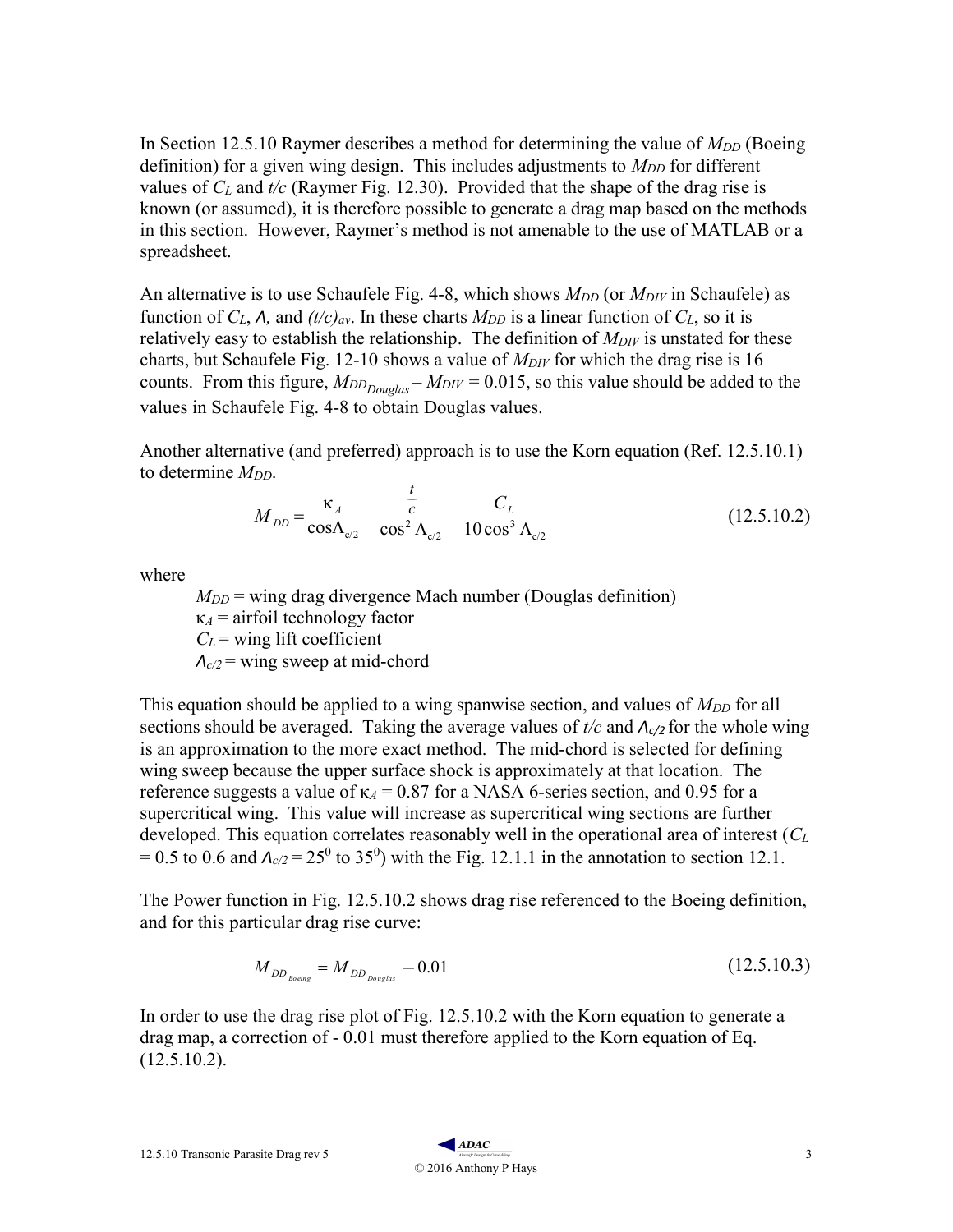Sweep at any fraction of the chord may be calculated using the equation

$$
tan \Lambda_x = tan \Lambda_{LE} - \frac{4x (1 - \lambda)}{A (1 + \lambda)}
$$
\n(12.5.10.4)

where

 $\Lambda_x$  = wing sweep at fraction x of chord  $\Lambda_{LE}$  = wing sweep at leading edge  $x =$  fraction of wing chord  $A =$  wing aspect ratio  $\lambda$  = wing taper ratio

From this information, plus a knowledge of the aircraft incompressible drag polar, it is possible to generate a drag map. This plot enables other plots to be generated; in particular, plots of  $L/D$  as a function of  $C<sub>L</sub>$  and Mach number, and  $ML/D$  as a function of  $C_L$  and Mach number. This latter set is critically important in telling the designer the maximum value of ML/D that can be obtained, and the associated Mach number. These will be discussed in more detail in the Annotation to Raymer 17.2.5.

Examples of an Excel-generated drag map,  $L/D$  vs.  $C_L$  and  $ML/D$  vs.  $C_L$ , applicable to a DC-10 are shown in Figs. 12.5.10.3, 12.5.10.4, and 12.5.10.5. and may be compared with data in Shevell (Ref. 10.5.10.3, Figs. 12.14 and 15.16).



Fig. 12.5.10.3 Excel-generated drag map for DC-10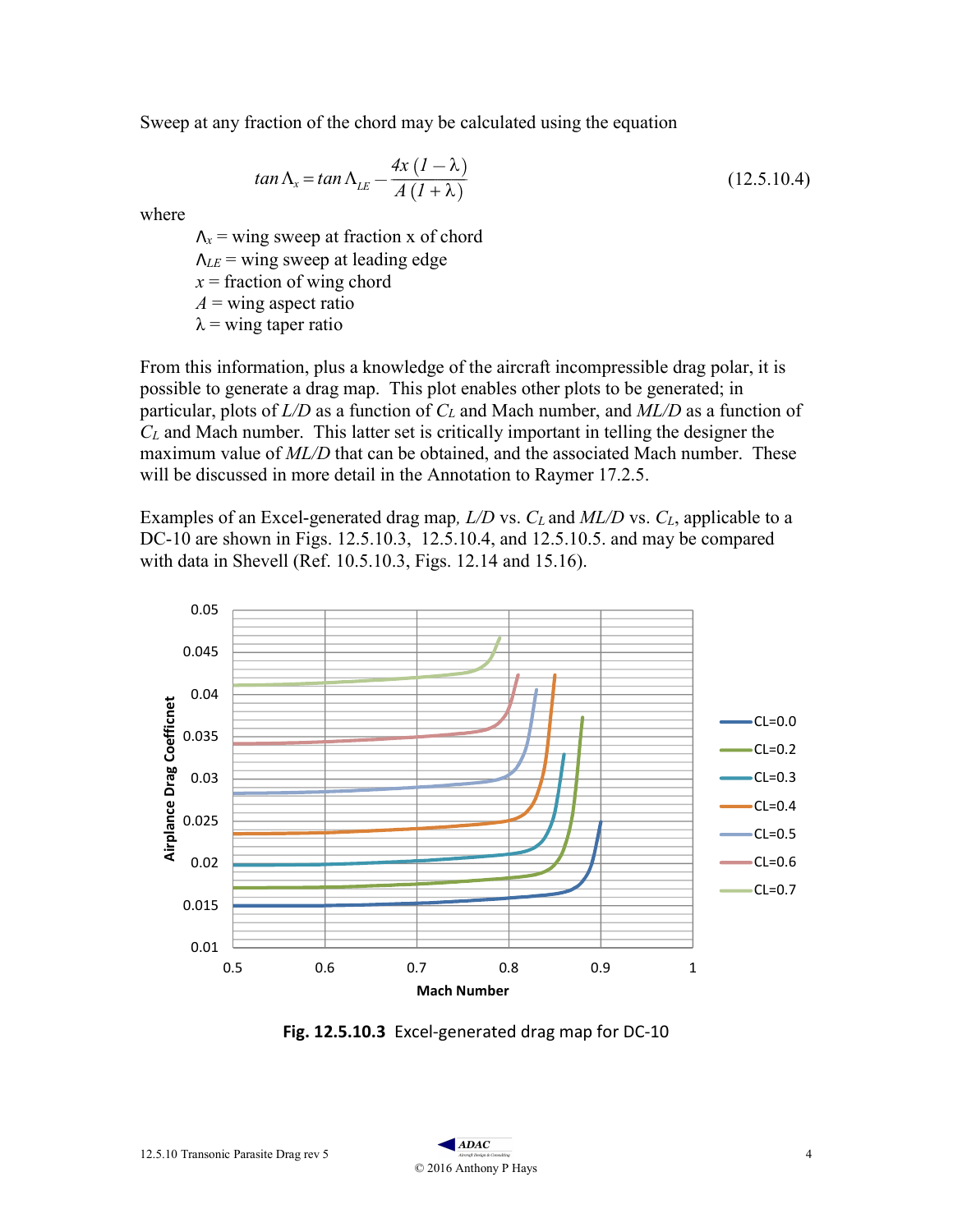